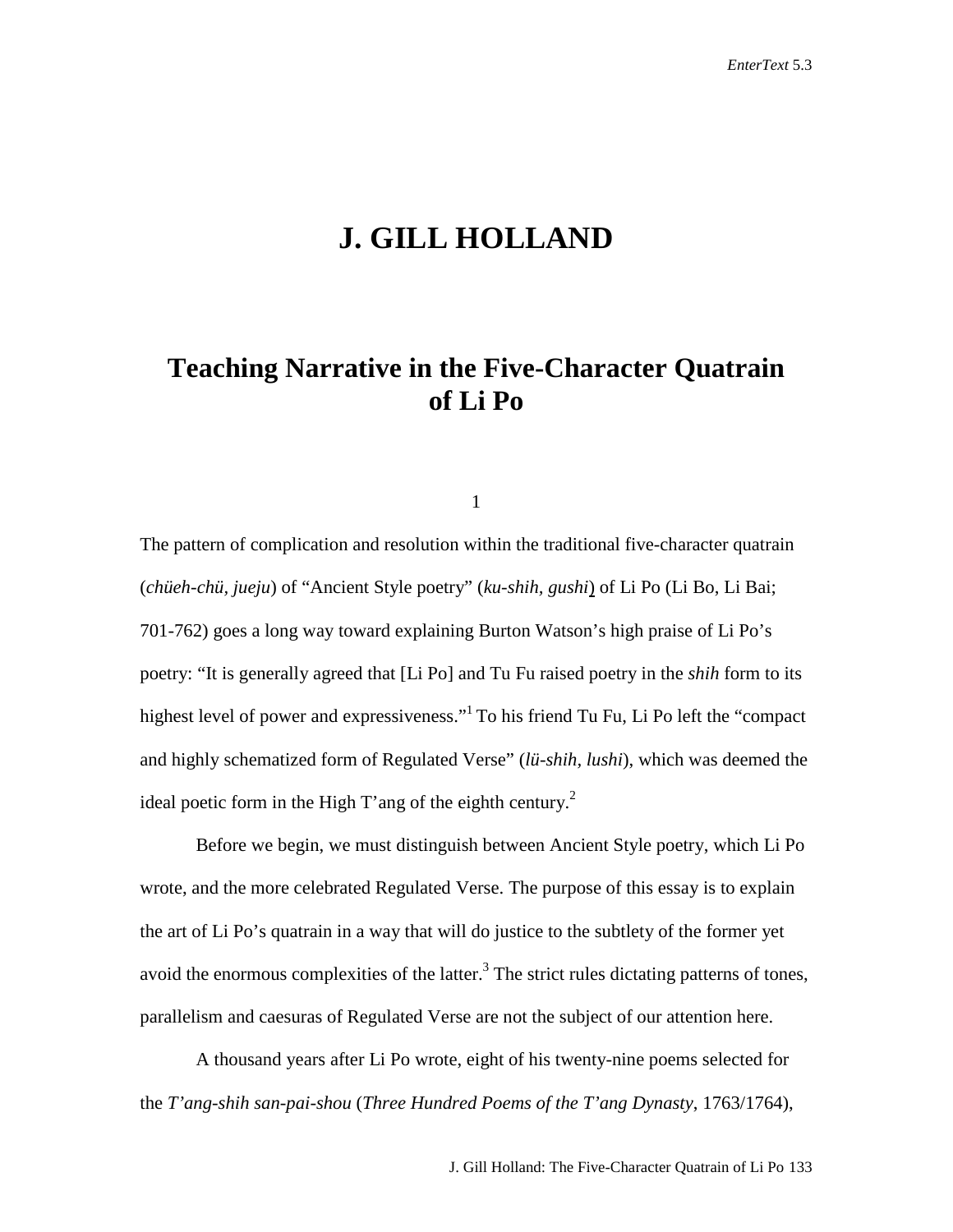the most famous anthology of T'ang poetry, are in the five-character quatrain form.<sup>4</sup> Today even in translation the twenty-character story of the quatrain can be felt deeply. Below, in two of his famous quatrains, we will study how the spontaneity of the verse his trademark—works. We then look at Li Po's use of allusion, the traditional dialogue between Chinese poets of different eras. Next we consider the larger issue of poetics that may lie behind the poems. Finally, as a postscript we will consider using Li Po's quatrain as a model for student creative writing.

2

From line one to the last three characters of the final line, "Autumn Cove" bears all the marks of Li Po's delight: up-and-down verticality, parallelism, the middle action of the centrifugal antics of the monkey tribe, and the resolution of all of that energy in the closing image. The sequence of actions is direct.

The words, which are a literal translation of the characters of the original, are to be read first down the column, beginning with the rightmost column in the conventional order of Classical Chinese poetry: "Autumn Cove many. . . ." The English order follows:

| drink   | coax     | bound      | Autumn  |
|---------|----------|------------|---------|
| play    | pull     | leap       | Cove    |
| water   | from     | like       | many    |
| centred | branches | fly        | white   |
| moon    | children | snowflakes | monkeys |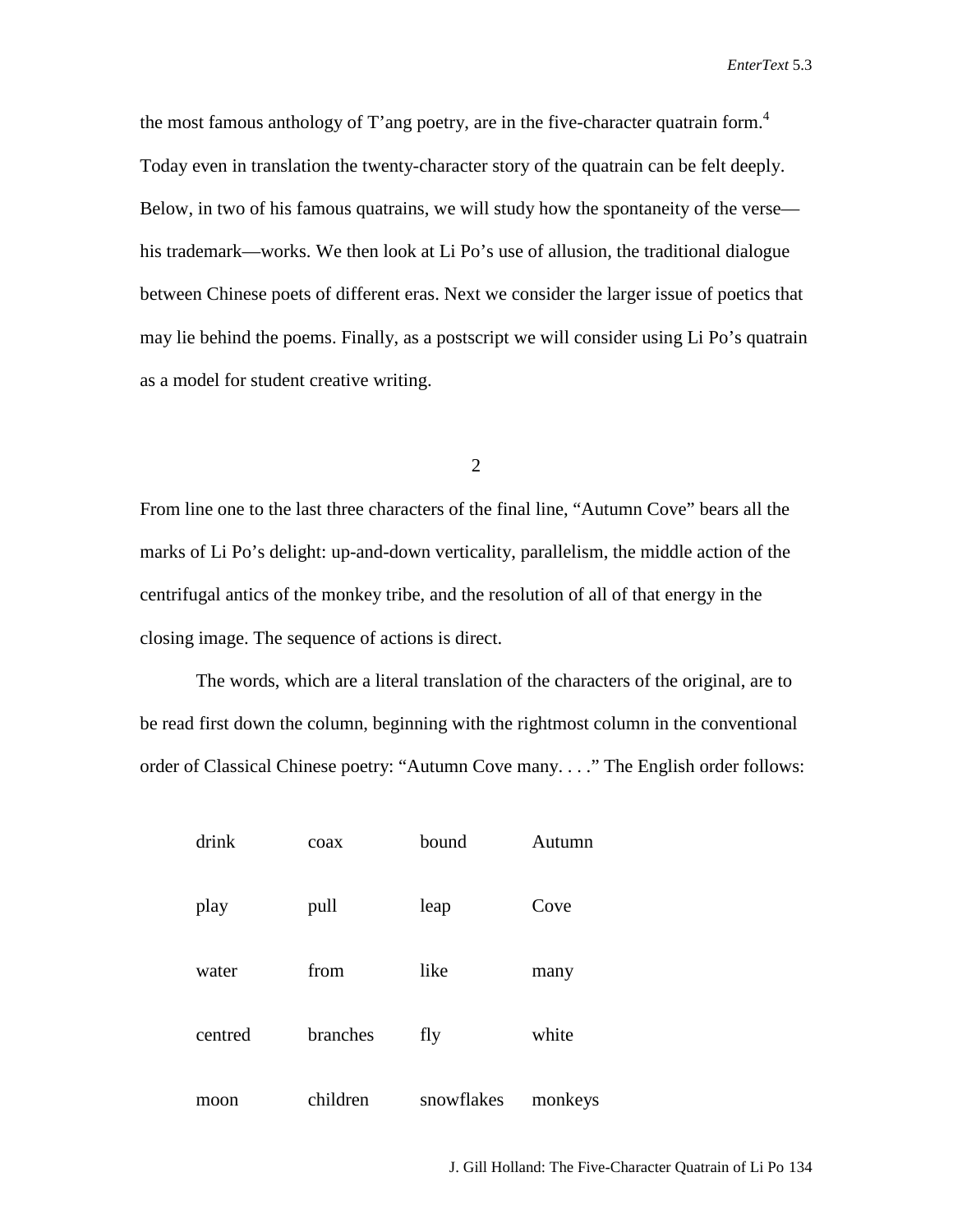| Autumn | Cove | many  | white    | monkeys    |
|--------|------|-------|----------|------------|
| bound  | leap | like  | fly      | snowflakes |
| coax   | pull | from  | branches | children   |
| drink  | play | water | centred  | moon       |

"At Autumn Cove many white monkeys bounding leap like flying snowflakes[,] coaxing[,] pull children from branches[,] drinking[,] play [in, by] the moon centred (reflected) in the water[.]"

Conventionally in Classical Chinese poetry, number is not given; the plural forms of monkeys, snowflakes, and children are understood. The moon would first appear to be singular, though the movement of the water could flash more moons than one. No tense or number is given for verbs. This action could be set in the past, the present, or the future. All of these conventions are reasons for the famous universality of Classical Chinese poetry. Prepositions follow the object of the preposition: "water-centred" means "centred (reflected) in the water."

Parallelism is always a source of pleasure. It yokes "white monkeys" and "flying snowflakes;" the yoking of white young monkeys and the dancing reflection of the moon is highly suggestive. The energy of the up-and-down movement of the monkeys in the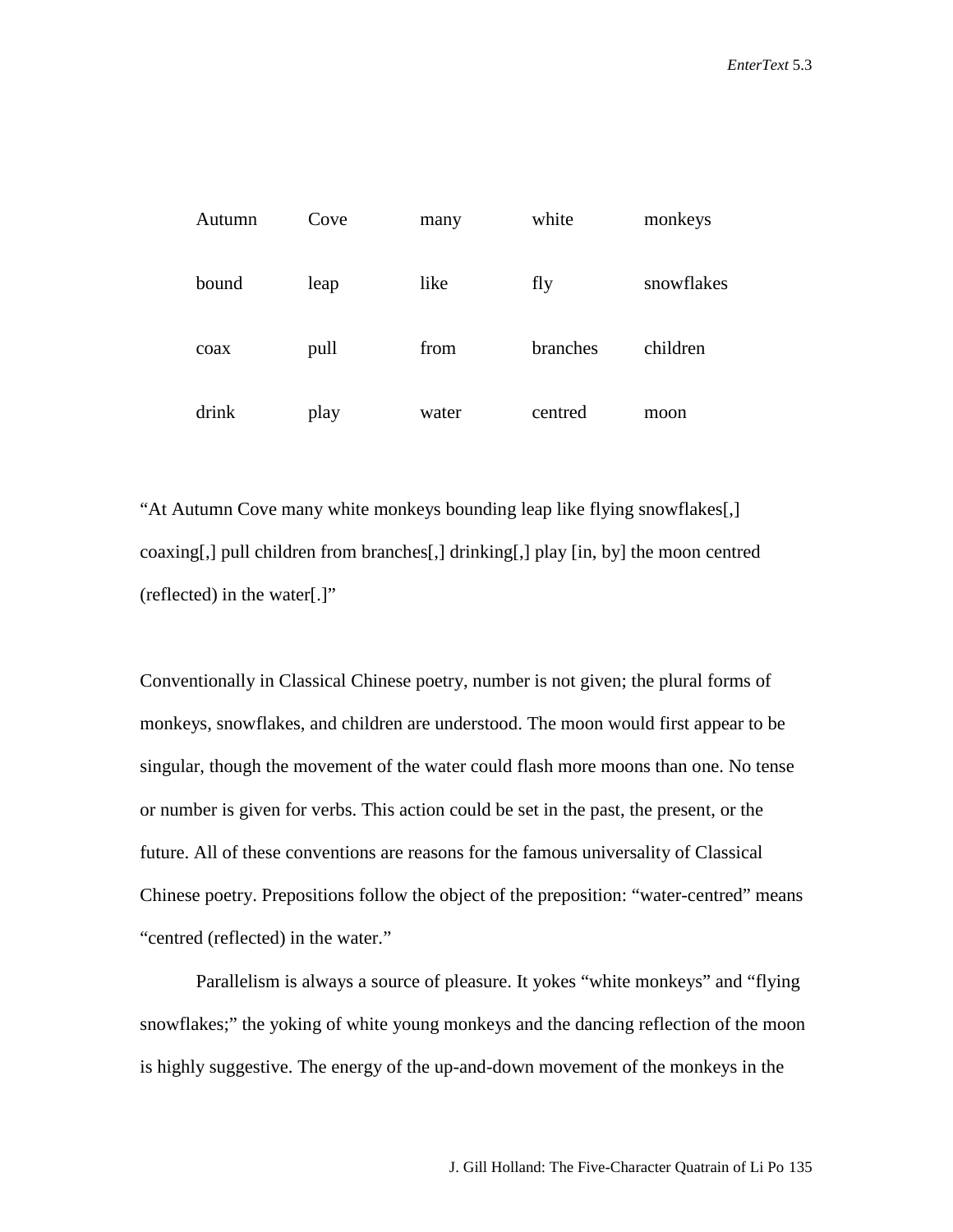two inner lines is signature Li Po. The resolution of up and down lies in the shimmering moon up in the sky reflected in the water down below; the up-and-down is one in the closing image. The moon above seems to preside over the whole scene below.

3

"Night Thoughts" may be the best-known poem about homesickness in the world. First, in Chinese, reading down the columns, beginning with the rightmost column:

| lower | raise  | suspect | bed    |
|-------|--------|---------|--------|
| head  | head   | this    | before |
| think | gaze   | ground  | bright |
| old   | bright | upon    | moon   |
| home  | moon   | dew     | gleam  |

Now in English word order:

| bed     | before | bright | moon   | gleam |
|---------|--------|--------|--------|-------|
| suspect | this   | ground | upon   | dew   |
| raise   | head   | gaze   | bright | moon  |
| lower   | head   | think  | old    | home  |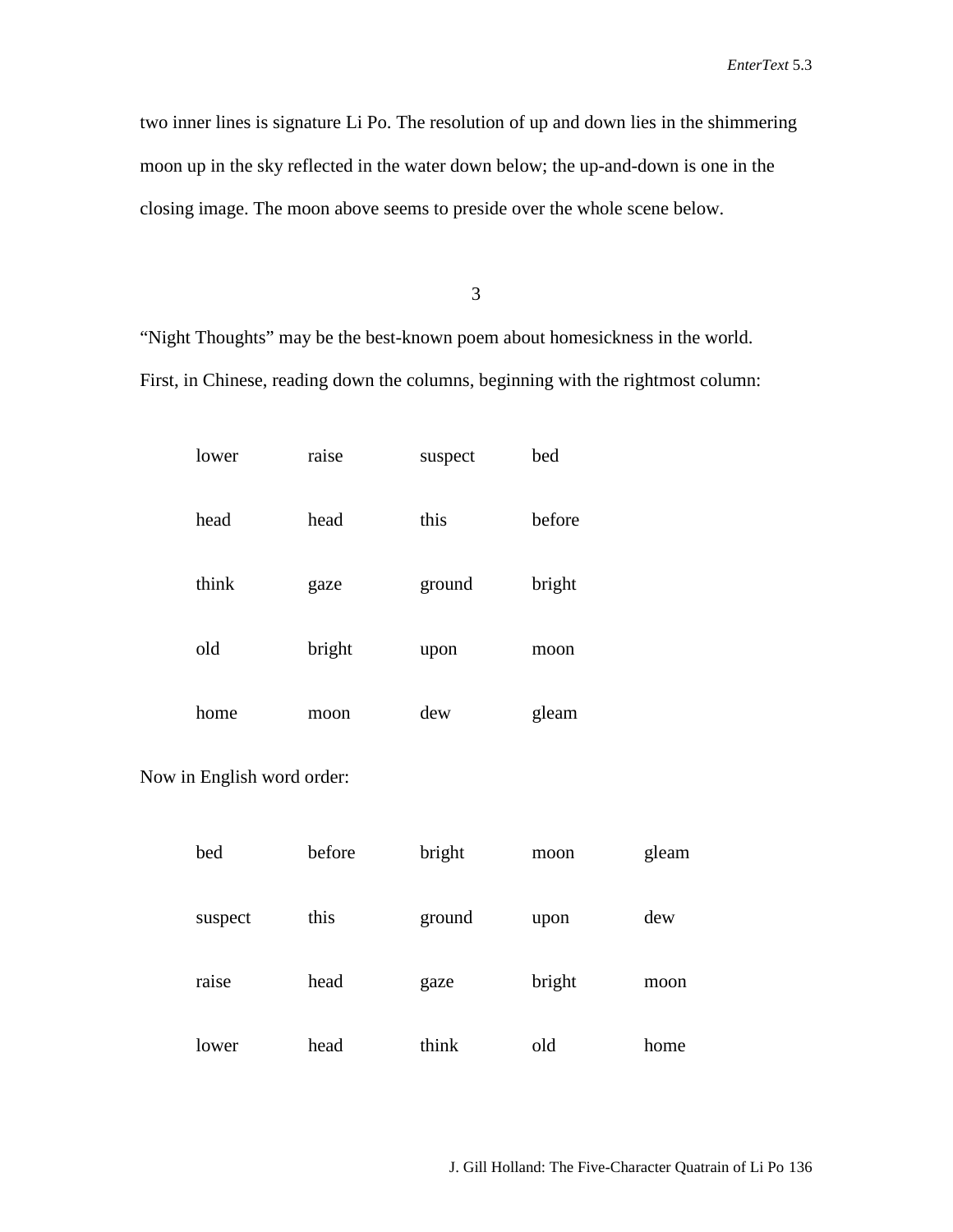"Before the bed the gleam of the bright moon[.] [I] suspect this [is] dew upon the ground[.] [I] raise [my] head gaze [at the] bright moon[.] [I] lower [my] head[,] think [of my] old home[.]"

I have read many English translations of this quatrain. Not one captures in English the magical power of the mistaken jump to the conclusion that the moonlight is dew on the ground at the old home or the subsequent raising of the head to the moon and the lowering of the head in memories of home. Once a student of Chinese background who had been born in Vietnam and brought as a girl to the United States came to my office for a conference. She could read Classical Chinese. I showed her this poem in the *T'ang-shih sanpai-shou*. She read it and began to weep—even at such a remove!

Fig.1: Li Po, "Night Thoughts"

As in "Autumn Cove," the preposition "before" follows the object of the preposition "bed." The pronoun is omitted, as is the verb tense. The verb "suspect" suggests his heart was ready to leap back to his old home. The four following verbs proceed with the characteristic verticality of up and down. The mental return home seems to go on forever. Home is ever there, never changing.

床前明月光 , 疑 是地 霜  $\circ$ 舉頭望明月 ,低頭思故 鄕 O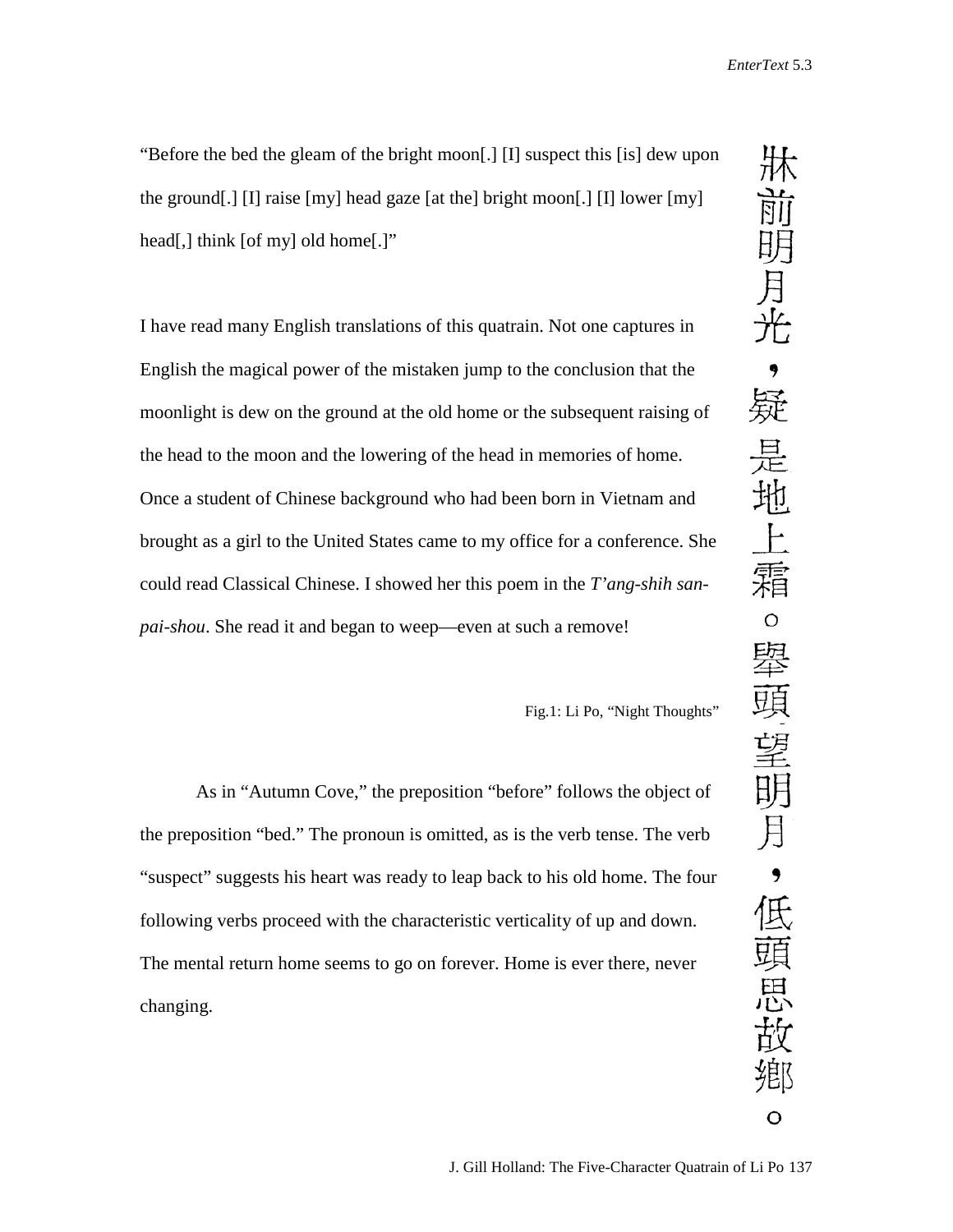For Li Po, it should be noted, mind travel, or the dream journey, was not an idle fancy but an important part of Taoist philosophy.<sup>5, 6</sup> Moreover, the "old home" might have referred to Heaven. Li Po was called and considered himself to be a "Banished Immortal:"

It was commonly believed that immortals who had misbehaved in Heaven were as a punishment banished to live on earth for a fixed period, where they figured as wayward and extraordinary human beings. They were what was called "Ministers Abroad of the Thirty-six Emperors of Heaven."<sup>7</sup>

In "Night Thoughts" there is a possible allusion to one of the most popular poems of T'ao Ch'ien (Tao Qian, 365-427), "Wine Poem No. 1:"8

The traffic where I built is terrible But I don't hear a thing, not a cart or a horse.

You ask me how that can be? When the heart is far away, nobody is at home.

I pick never-die mums by the hedge to the east And keep an eye on South Mountain.

At dusk its mountain air makes me promises. Birds flock in homeward flight.

There was something true in all of this, But when I started to explain, I'd already lost the words.

South Mountain corresponds to Li Po's "old home." "Longevity like the Southern Mountain" is the irresistible associative line from the *Classic of Songs,* one of T'ao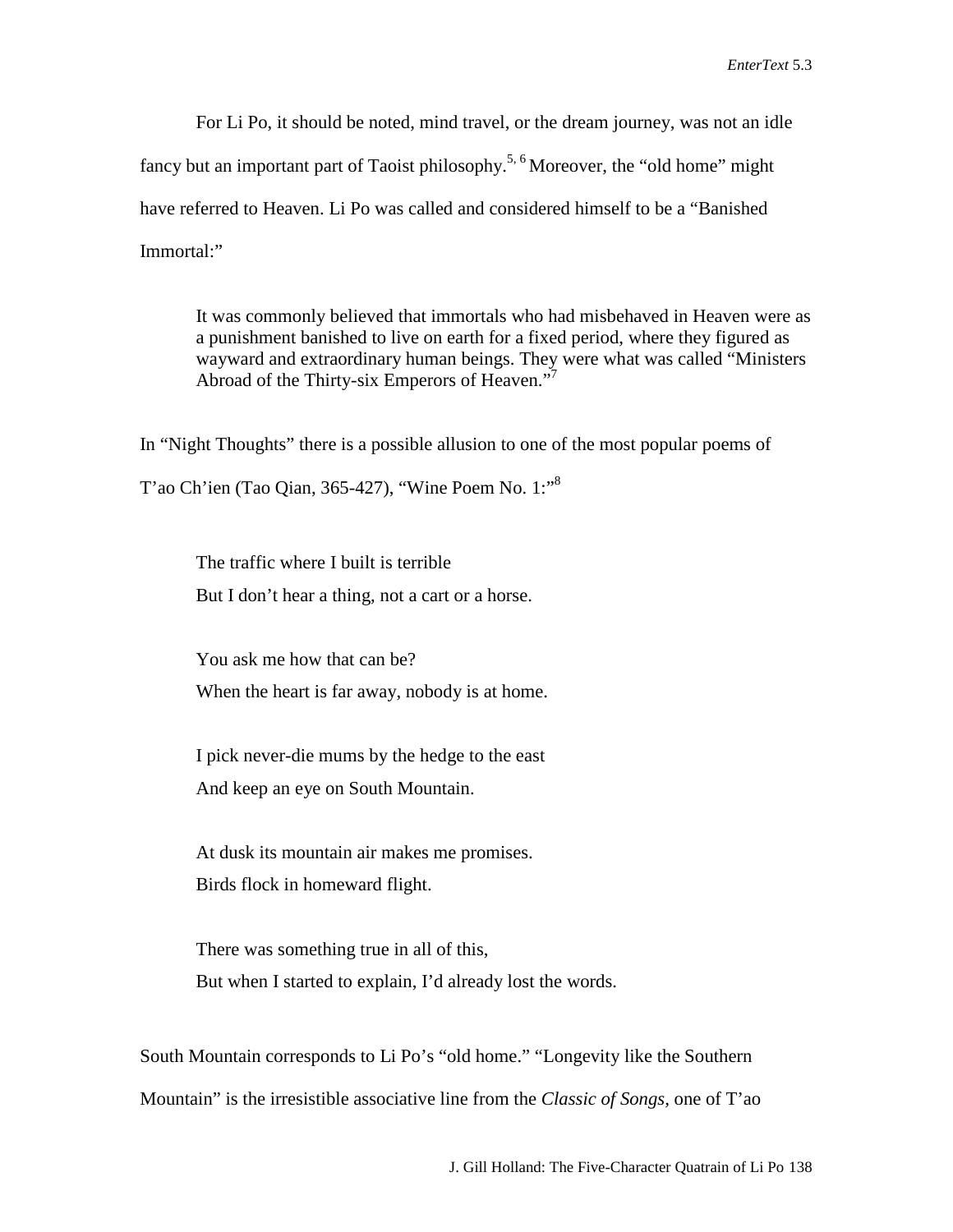Ch'ien's favorite texts; it can also stand for a removal from the ordinary world, even the grave, the final resting place.<sup>9</sup> Like Li Po's, T'ao Ch'ien's five-character lines move from chaos—the confusion of the traffic and the puzzlement of the interrogator—to cosmos, the crystal vision of reassurance in the mountain scenery. The final couplet stating the ineffability of the meaning is understood but unexpressed in Li Po's tight quatrain.

4

We must make a try at constructing the poetics which lie behind these poems. Poetics in China is of course a vast and many-faced subject.<sup>10</sup> But a few claims many be tendered. First of all, it is clear that Li Po, though often said to be a Taoist, did not despise Confucius's ideas about language. Confucius fought the corruption of language. Some of his analects seem to fit Li Po's pared-down, minimalist quatrains and the authenticity of his feelings: "Words—just far enough is enough" (15.41). "Overdo your deeds but shame your words down. If your words are not close to your heart you can't do a thing" (14.27, 20). "Without heart-language the people could not stand"  $(12.7)$ .<sup>11</sup>

As for the shape of the plot, it is a critical commonplace that comedy begins in chaos and ends with cosmos, harmony, whereas tragedy begins with cosmos and ends in chaos. In these two quatrains, after the scene is set in line one, chaos and confusion fill in the second and third lines, and the last three characters of line four calm and crystallize the little story. The final mood of the two poems is of course different. In "Night Thoughts" the yearning for home is melancholy, but the certainty of home is as the North Star, ever constant. In "Autumn Cove" natural harmony prevails. Though some might argue that this is a detached, objective description of monkeys at play, there seems to be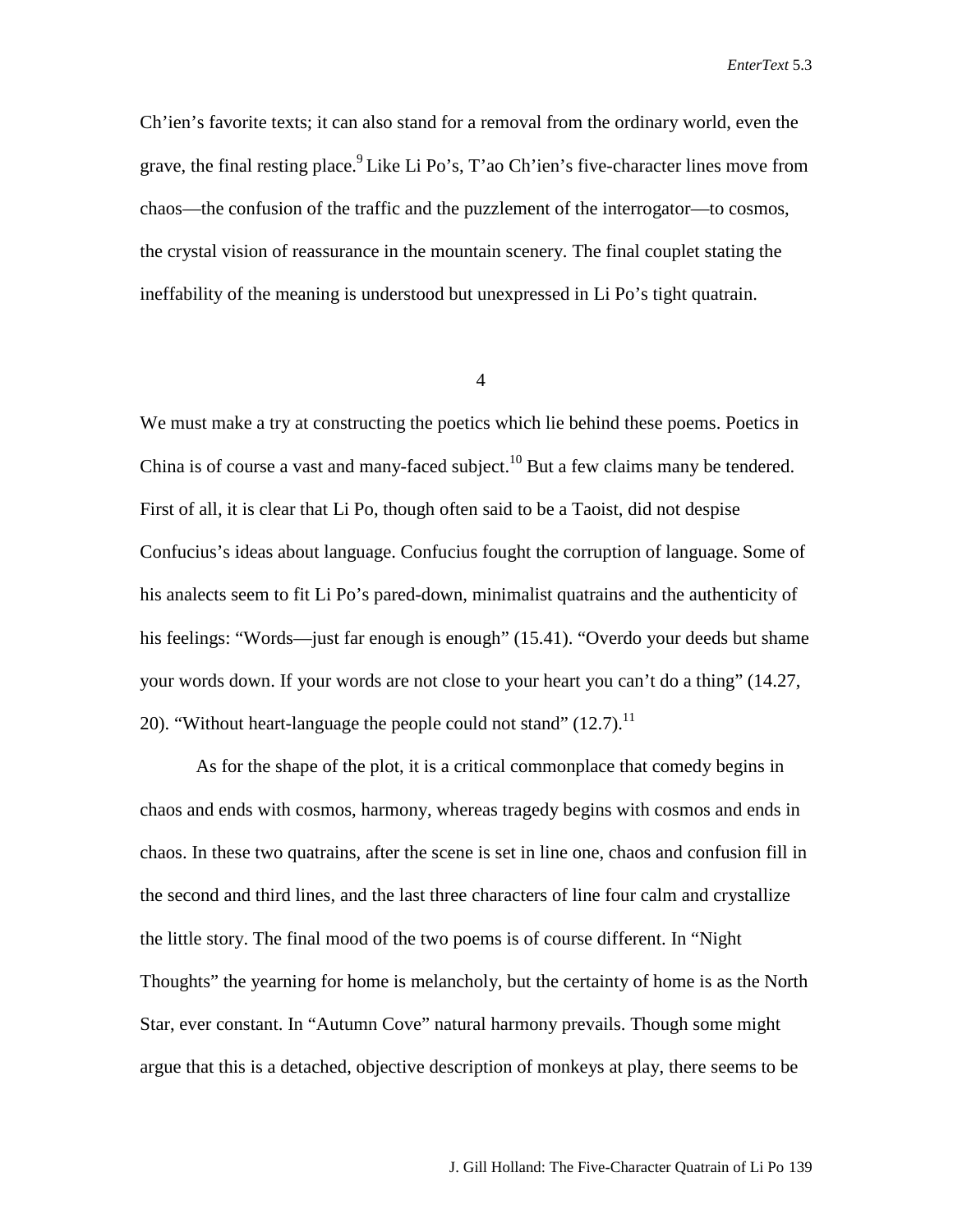an immanent sense of joyful harmony in the scene. In Chinese nature poetry this is called the "fusion of feeling and scene" (*qingjing jiaorong*), which was first used to describe the nature poetry of T'ao Ch'ien, whose "Wine Poem No. 1" was discussed above.<sup>12</sup>

From ancient times paired opposites have been explained in terms of *yin* and *yang.* In these two poems we see several such opposites: up and down, as seen in the verticality of the poems; movement versus the stillness seen in the image of the "watercentred moon" and in the vision of "old home." In both poems the opposite of the bright moon is the implied darkness of water and tree in "Autumn Cove" and the night in "Night Thoughts."

*Yin* and *yang* are terms often misunderstood. They are "not universal principles" that define some essential feature of phenomena, but are explanatory categories that register a creative tension in specific differences." The *yin-yang* is a "vocabulary of complementary opposites."<sup>13</sup> This tension charges the action of the poems.

In their union of movement and stasis in the last three characters of line 4 these poems might remind one of the "strolling gardens" of Suzhou. The stroller passes through partitioned sections or courtyards one by one, just as the reader of the poems proceeds from character to character. There is no panoramic view to be taken in instantly. The gardens and the quatrains unfold. The quatrain is of course a miniature (like many features of the garden), but the element of time is essential; the action must take place over time, through time, before reaching the fixed resolution of "water-centred moon" and "old home" at the end.

The paradoxical union of movement and repose in a strolling garden is like that union in these two quatrains. In discussing the gardens of Suzhou Jan Stuart explains the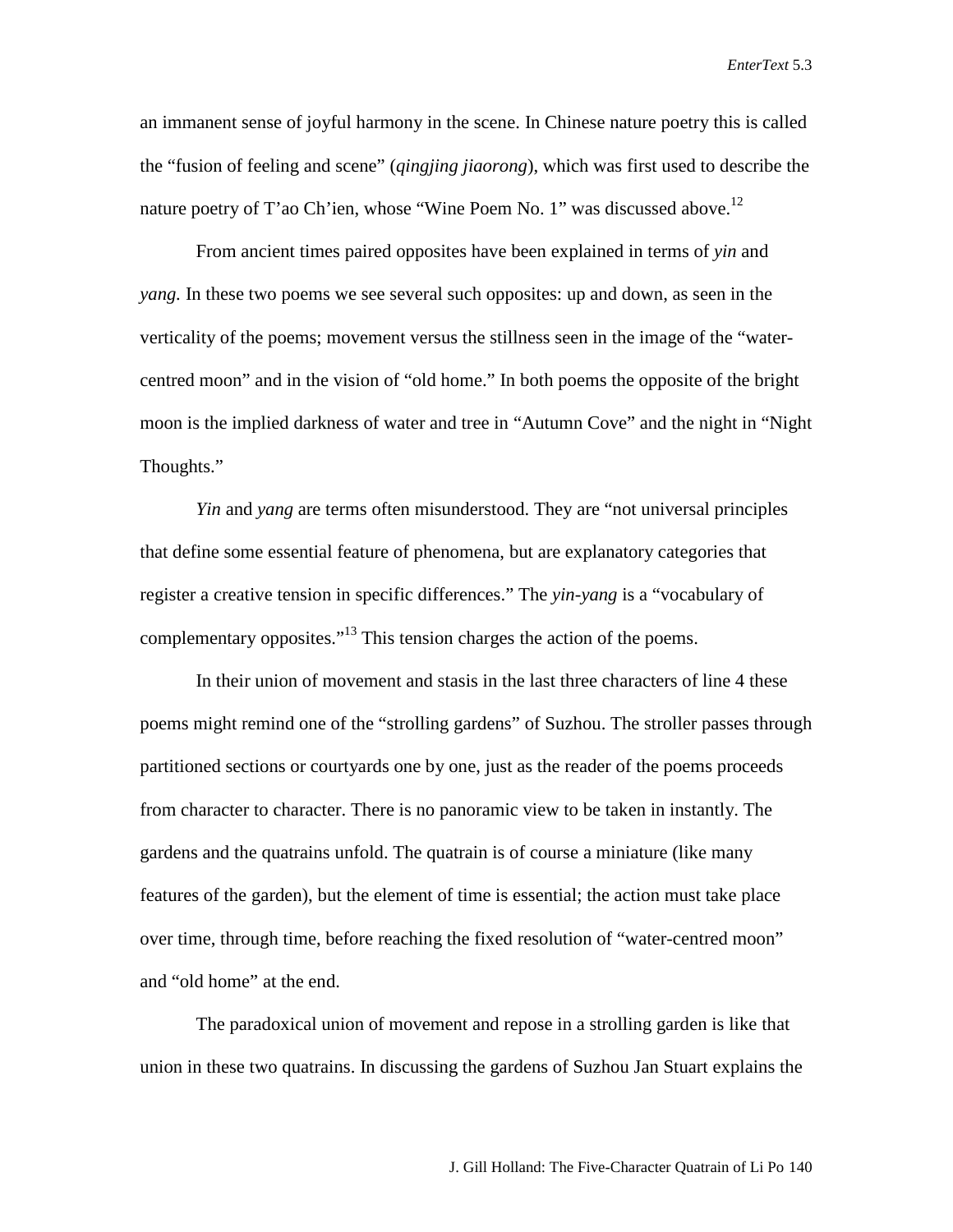concepts of "motion in repose" and "repose in motion," which suggest an analogy to the paired opposites in the poems. "Motion in repose" is experienced as the stroller pauses and, inspired by the "dynamic sequence of sites to be visited—courtyards, buildings, watery spots, rock formations, and plants," makes journeys of the mind through the miniature landscapes. "Repose in motion" is experienced as the stroller sees such rock formations as "steadfast monuments likened to China's great peaks." The boulders are not seen as mountains to climb but solid, eternal presences under the sky. Such a union of repose and motion is found in particular in

the peculiar manner of standing solitary boulders from Lake Tai on their narrow end to represent a mountain peak. Though the monolith seemed about to overturn at any moment, a large piece of the rock was buried underground to act as an anchor. The sensation of potential motion . . . was a valued allusion to yin and yang.14

This potential motion seems analogous to the union of movement and stasis in Li Po's two quatrains. The "vocabulary of complementary opposites" seems to be at work in the poems and the gardens.

To glance further back in history we find that the tradition of the paradox of

"motion in repose" and "repose in motion" has roots in early Taoism. Chuang-tzu  $(4<sup>th</sup> C)$ .

BC) called it "going at a gallop while you sit."<sup>15</sup>

It might be added here that contemporary American poet Charles Wright (b.

1935) alludes to *yin-yang* in the Chinese garden in his poem "Reading Lao Tzu Again in

the New Year:"

### Two birds

Whistle at something unseen, one black note and one interval. We're placed between now and not-now,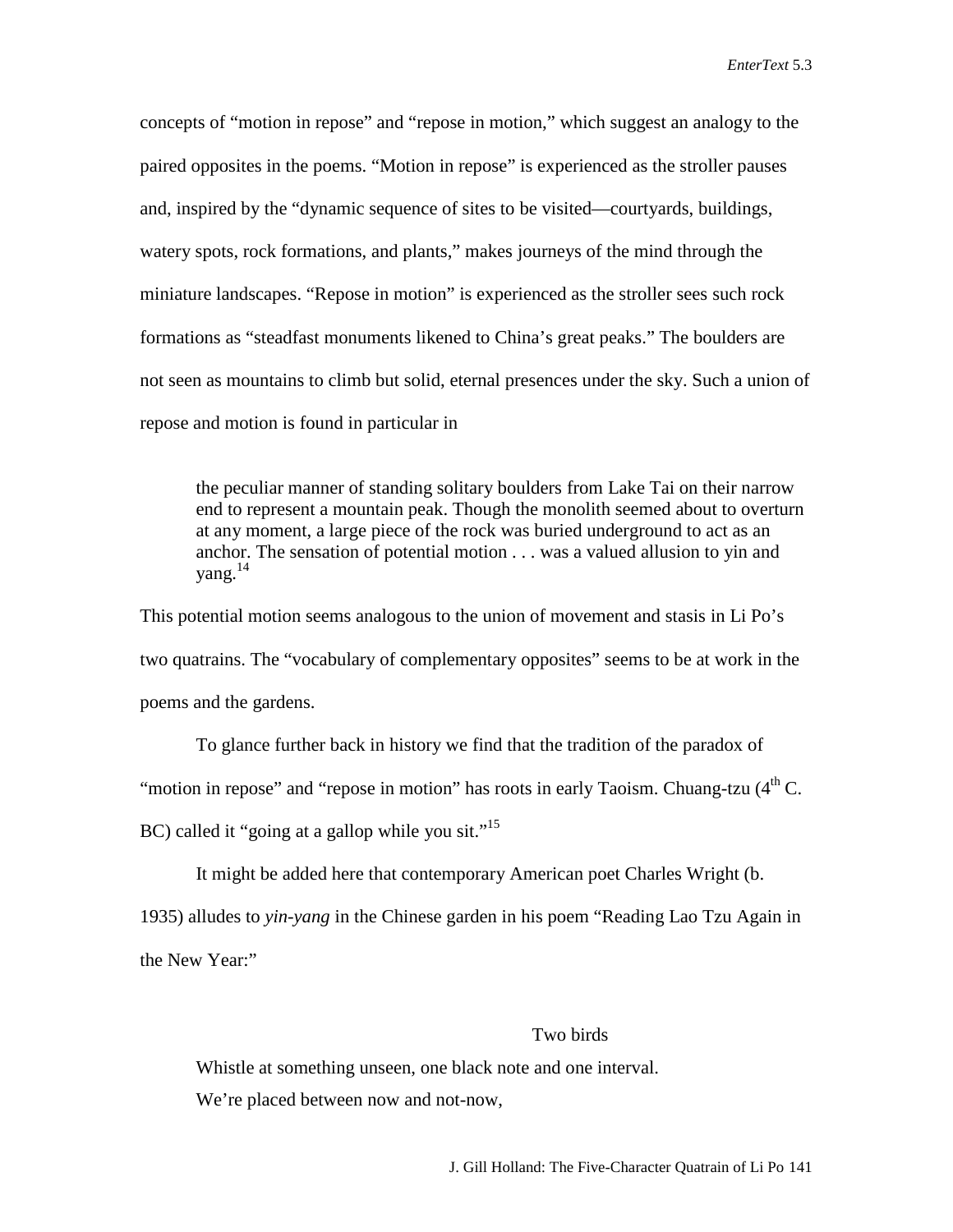held by affection,

Large rock balanced upon a small rock.

"[T]he idea of compression […] is maybe as close as we can get to the ideogramic

method," he wrote in 1988 in reference to Chinese hieroglyphs.<sup>16</sup>

5

Samuel Taylor Coleridge gives us an enduring insight into these eighth-century Chinese poems in three remarkable passages. In *The Statesman's Manual* (1816) he comments on the bond between nature and mind found in great literature:

It is worth noticing that in the Scriptures, and indeed in the elder poesy of all nations, the metaphors for our noblest and tenderest relations, for all the Affections and Duties that arise out of the Reason, the Ground of our proper Humanity, are almost wholly taken from Plants, Trees, Flowers, and their functions and accidents.<sup>17</sup>

In order to describe the mind of William Wordsworth, Coleridge turns to a similar

description of soil and rock and flora in *Travels Through North and South Carolina,* 

*Georgia, East and West Florida* by William Bartram (1791):

The soil is a deep, rich, dark mould, on a deep stratum of tenacious clay; and that on a foundation of rocks, which often break through both strata, lifting their back above the surface. The trees which chiefly grow here are the gigantic, black oak; magnolia magniflora; fraxinus excelsior; platane; and a few stately tulip trees.

Coleridge added: "I applied this by a fantastic analogue & similitude to Wordsworth's

Mind." $^{18}$ 

Coleridge was searching for a universal symbolic language based on natural

forms. He found it in the concept of the hieroglyph. Leibniz and Vico had earlier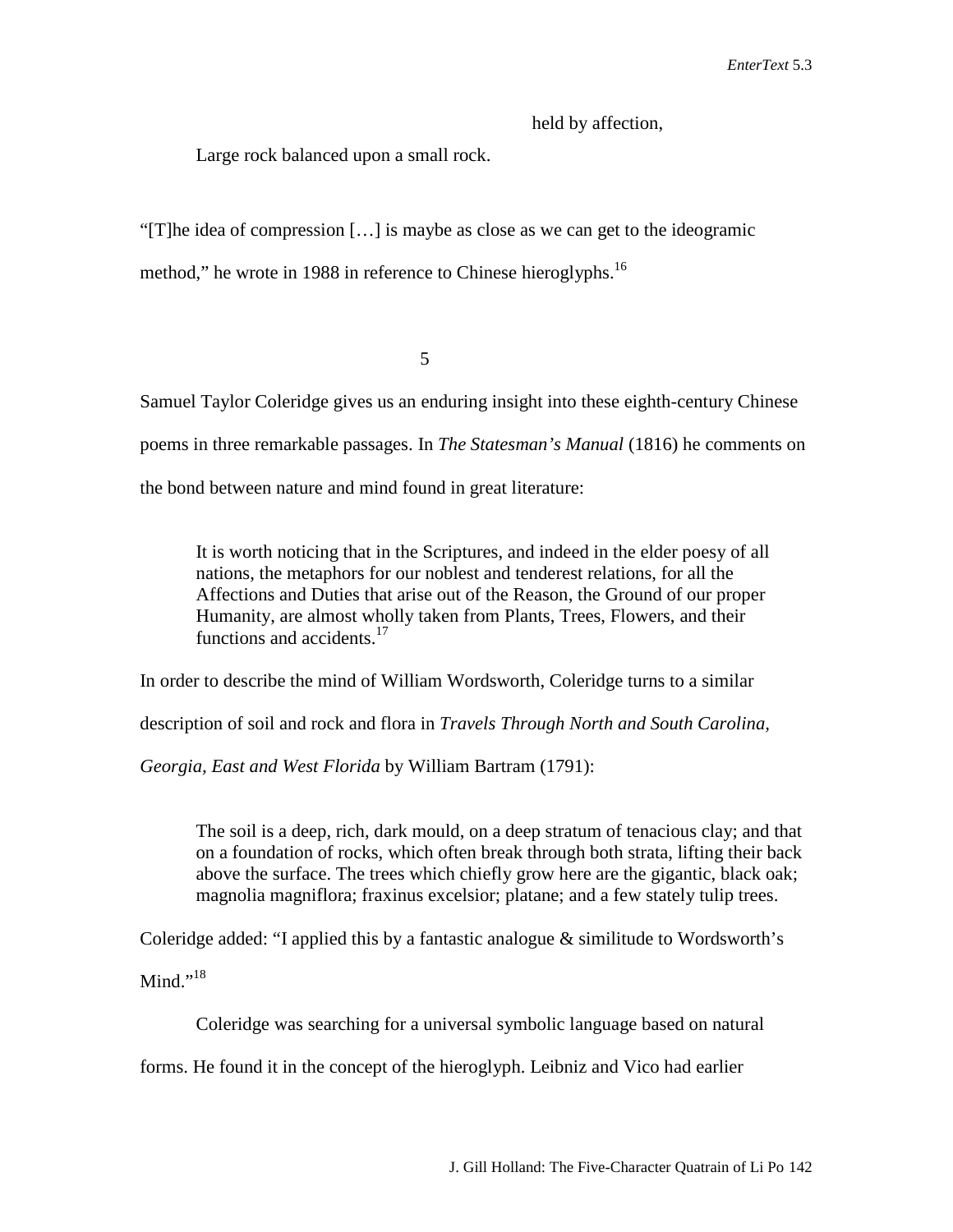entertained the idea that Chinese, which had a hieroglyphical "alphabet" of ideas, not letters, like Egyptian, might have been such a universal language.<sup>19</sup> The idea was widespread. The *Encyclopædia Britannica* of 1771 stated, "instead of an alphabet [the Chinese] use a kind of hieroglyphics."<sup>20</sup>

Coleridge says here what he was looking for, "the short-hand, Hieroglyphic of Truth:"

At this moment my eyes were dwelling on the lovely Lace-work of those fair fair Elm-trees, so richly so softly black between me and the deep red Clouds & Light of the Horizon, with their interstices of twilight *Air* made visible—and I received the solution of my difficulty, flashlike, in the word, BEAUTY! in the intuition of the *Beautiful*!—This too is *spiritual*—and [by] the Goodness of God this is the short-hand, Hieroglyphic of Truth—the mediator between Truth and Feeling, the Head  $&$  the Heart.<sup>2</sup>

The similarity between Li Po's vision and Coleridge's is surely farfetched, fetched from afar, but it is too wonderful not to pass on!

Finally, in trying to grasp the magic of these quatrains we must consider the very assumptions about language that make the experience of reading Classical Chinese poetry quite different from reading in English. In *Anticipating China: Thinking through the Narratives of Chinese and Western Culture,* David L. Hall and Roger T. Ames have analysed the sharp differences between the cultures of China and the West. They have clarified the barriers a Western reader faces when reading Chinese characters. Simply put—at the risk of oversimplifying their lengthy argument—they summarise:

In the classical Chinese model, image is the presentation rather than representation of a configured world at the concrete and historical levels. The constructed image assumes considerably more explanatory force than would a logical account. . . . The meaning resident in an established image is the reflexive act of creating, and recreating, the image itself. Contrary to naïve expectations, what one finally sees in a work of art is the creative act that produced it. The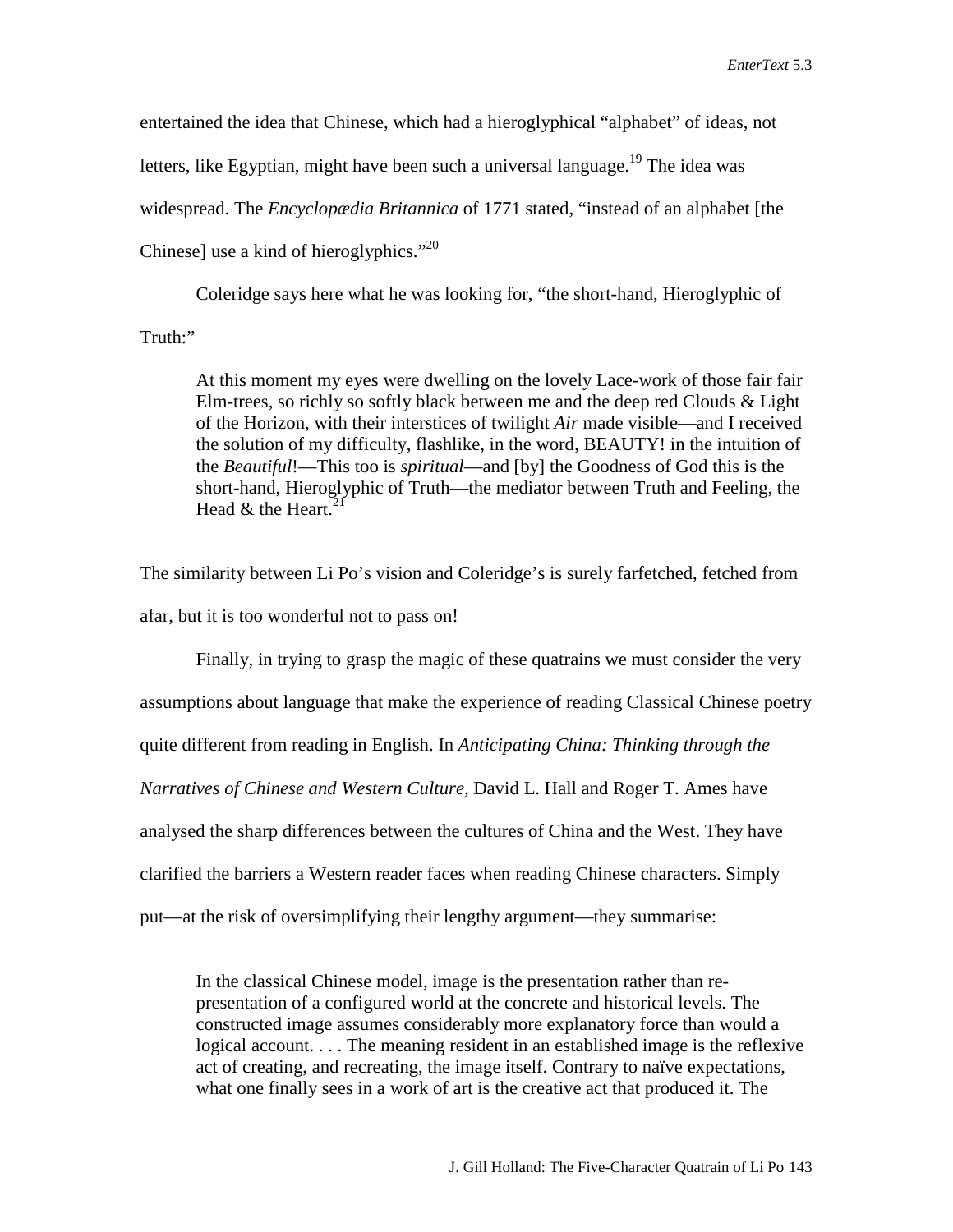creative process, not the object, is the repository of meaning. What is imaged is the process. $^{22}$ 

That is, the poem is not in the words. This explanation recalls the image of the branchinghanging antelope used by Ch'an (Zen) Master Tao-ying (d.902) of the T'ang Dynasty and later expanded by Yen Yü (c.1180-c.1235) to explain the spontaneity of the High T'ang masters like Li Po:

That which has been called "don't travel on the road of Principle and don't fall into the fish trap of words" is the superior way. Poetry is the expression of one's original nature and the poets of the High T'ang were solely concerned with inspired feeling. They were like antelopes who hung by their horns, leaving no tracks by which they might be found. Their poetry is utterly marvelous because it is transparent as crystal, and thus, like echoes in the air, the play of color in phenomenal appearance, like the moon reflected in water or an image seen in a mirror, their words come to an end, but their meaning is limitless. $^{23}$ 

The words are the tracks on the ground. The poem is up in the tree.

This indirection seems to reflect the Taoist view that "knowledge is not, by nature, discursive;" the true knowledge the Taoist seeks "is not expressible in or bound by the arbitrary and restrictive divisions of language."<sup>24</sup>

6

In teaching of Li Po's quatrains the instructor should not miss the opportunities to engage the students more fully by means of assignments in creative writing. Following the model of this economical form of twenty characters can open a door to poetry and to China and thrill the students with their own inventiveness. The author has put this lesson to use in classes all the way from the seventh grade (the youngest class he has tried it in) to college classes and beyond in adult education. Moreover, the narrative advance from the first five-character line to the magical close in the fourth can be taught and learned in a single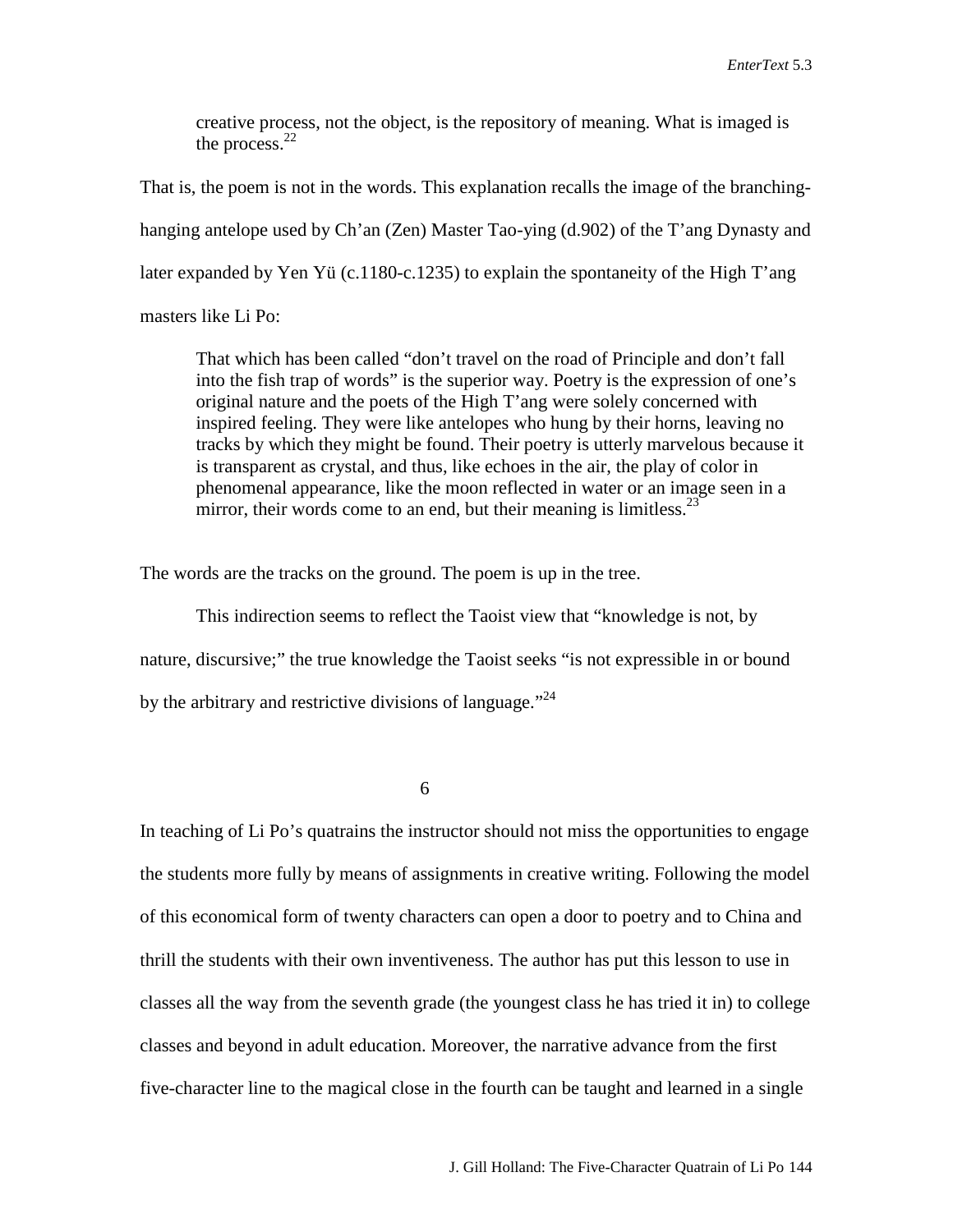class period. Quite quickly students discover the pleasure of creating their own poems within the straits of twenty "characters," that is, syllables. Here are two couplets that demonstrate how rising high school seniors struggle with the tight form:  $25$ 

> *A Lazy Summer Afternoon* by Kate Gillespie

The sun, lounging lazily in the air, Yawns as it plays with shadows in my hair.

### *On My Mind* by Jack Sterling

Slinking 'cross the green'ry, toes bathed in dew, My thoughts not yet athinking, yet they think of you.

In line two Jack substitutes an alexandrine to great effect. We deleted syllables and words to determine if the same effect could be caught in ten syllables and decided the alexandrine should stand. The paradox of thinking and not thinking recalls paradox in the Chinese quatrains studied above. Kate's playful up and down verticality also recalls Li Po. Of course English syllables are not Chinese characters. Nevertheless, class presentation of lovely poems like these is always full of amazement and delight, and the notion of a dialogue with past poets is true to Chinese literary tradition. Li Po looks back at T'ao Ch'ien. They, as it were, perform a salaam over the centuries.

T. S. Eliot concludes his definitive essay "Tradition and the Individual Talent" thus: "And [the poet] is not likely to know what is to be done unless he lives in what is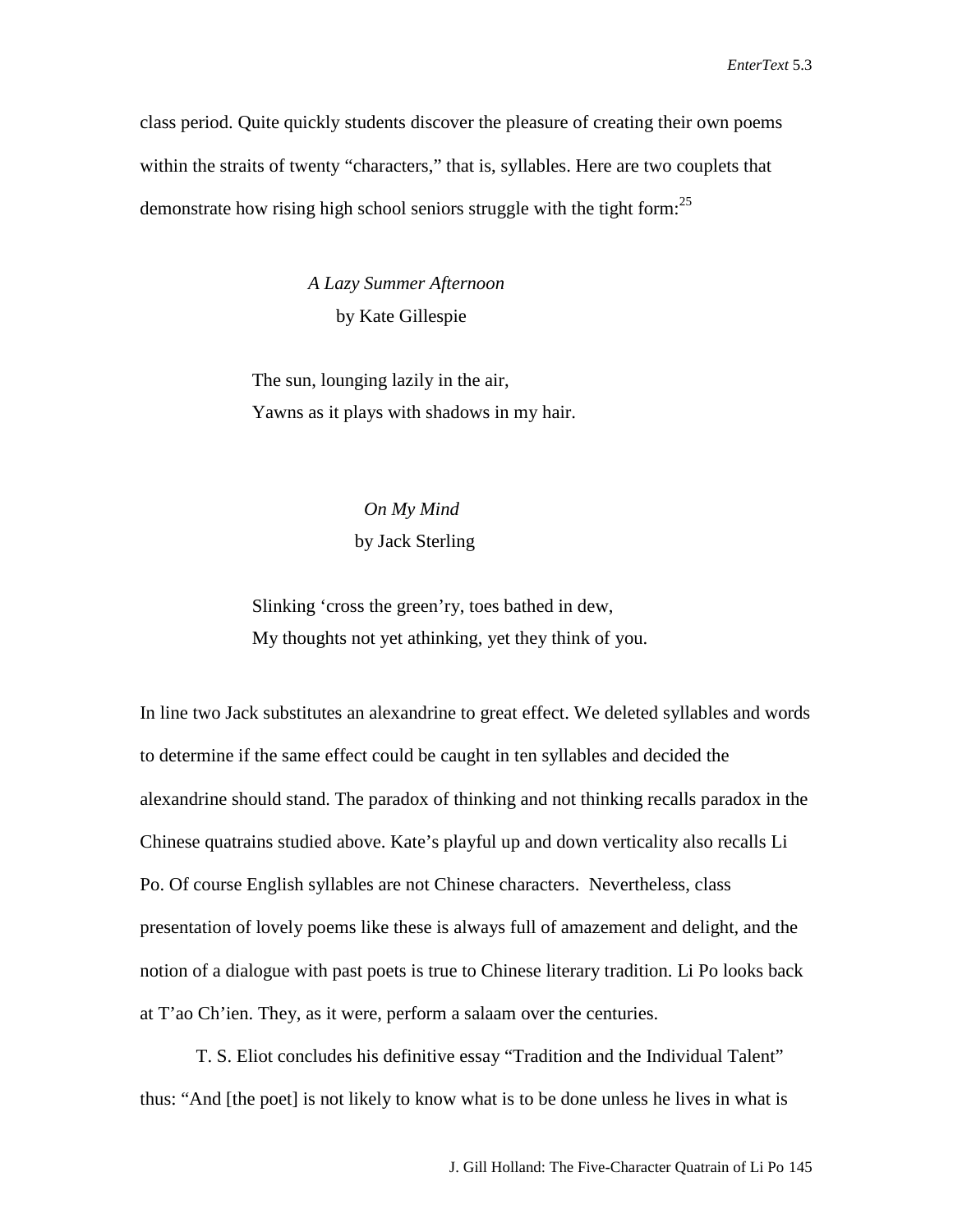not merely the present, but the present moment of the past, unless he is conscious, not of

what is dead, but of what is already living."<sup>26</sup> These are rich moments when such a

consciousness is born in a class discussion.

\_\_\_\_\_\_\_\_\_\_\_\_\_\_\_\_\_\_\_

This essay is submitted in memory of the late Dr. John M. Bevan, Dean of the Faculty and Vice-President for Academic Affairs at Davidson College, 1970-1975, in gratitude for his encouragement and support of my study of Chinese at Stanford University and my family's first sabbatical leave in China.

#### **Notes**

 1 Burton Watson, *The Columbia Book of Chinese Poetry: From Early times to the Thirteenth Century* (New York: Columbia University Press, 1984), 205.

 <sup>2</sup> C. H. Wang, "Chinese Poetry" in Alex Preminger and T. V. F. Brogan, eds., *The New Princeton Encyclopedia of Poetry and Poetics* (Princeton: Princeton University Press, 1993), 194.

 3 Richard Bodman and Shirleen S. Wong, "Shih [Poetry]" in William H. Nienhauser, Jr., ed., *The Indiana Companion to Traditional Chinese Literature*(Bloomington: Indiana University Press, 1986), 687- 688.

4 Shuen-fu Lin, "T'ang-shih san-pai-shou" in Nienhauser, 755-56.

 <sup>5</sup> Arthur Waley, *The Poetry and Career of Li Po: 701-762 A. D.* (London: George Allen and Unwin, 1950), 56.

 <sup>6</sup> Hongnam Kim, "The Dream Journey in Chinese Landscape Art: Zong Bing to Cheng Zhengkui" (*Asian Art* 3.4, 1990), 11-29.

Waley, 20.

 8 Gill Holland, *Keep An Eye On South Mountain: Translations of Chinese Poetry* (Davidson, NC: Briarpatch, 1986), 11.

<sup>9</sup> James Robert Hightower, *The Poetry of T'ao Ch'ien* (Oxford: Clarendon, 1979), 131-32.

<sup>10</sup> Richard John Lynn, "Chinese Poetics" in Preminger and Brogan, 187-90.

<sup>11</sup> Holland, *Keep*, 5.

12 Wang, 193.

 <sup>13</sup> Roger T. Ames, "YIN-YANG" in Edward Craig, ed., *Routledge Encyclopedia of Philosophy* (London: Routledge, 1998), 9: 832.

<sup>14</sup> Jan Stuart, "A Scholar's Garden in Ming China: Dream and Reality" (*Asian Art* 3.4, 1990), 42.

 <sup>15</sup> A. C. Graham, *Chuang-tzŭ: The Seven Inner Chapters and other writings from the book Chuang-tzŭ,* trans. A. C. Graham (London: George Allen and Unwin, 1981), 69.

<sup>16</sup> J. Gill Holland, "Charles Wright and Classical Chinese Poetry" in Bernhard Kettemann and Georg Marko, eds., *Crossing Borders: Interdisciplinary Intercultural Interaction*, Buchreihe zu den Arbeiten aus Anglistik und Amerikanistik, Bd. 15 (Tübingen: Gunter Narr, 1999), 317.

I wish to thank Professor Ping Shao of the Department of Chinese at Davidson College for guiding me to the web sites for Li Po and T'ao Ch'ien and for his contribution to the study of Classical Chinese poetry in the senior English capstone course in 2002.

I also thank the staff of the E. H. Little Library of Davidson College for their help in carrying out research for this study.